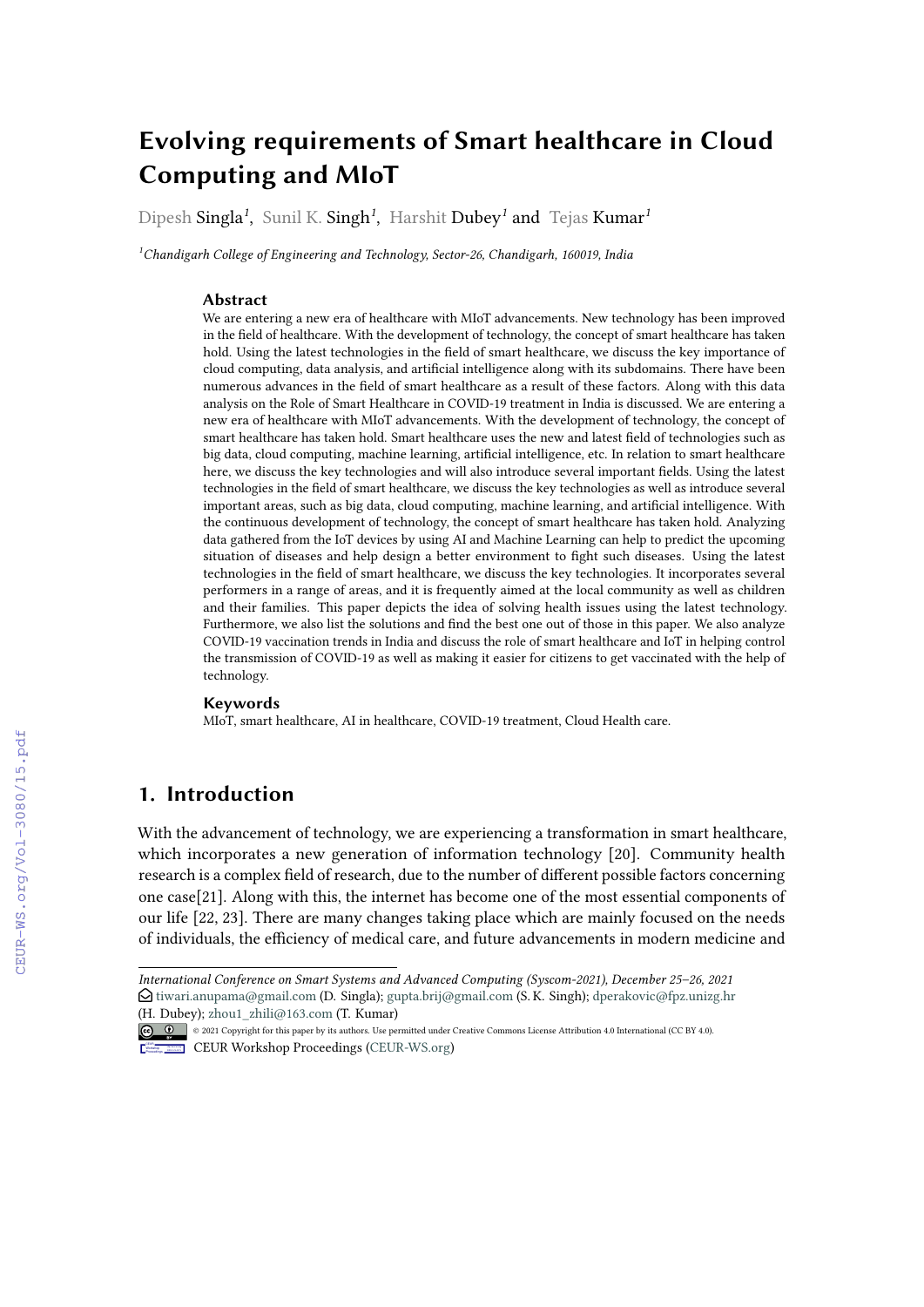its domains. Health authorities directed their intervention toward both the environment and the patients, as is typical of community health research. Today's era is one of information [24, 25]. With the advancement in technology, the concept of smart healthcare is incorporating a new generation of information technology [27, 28,29]. With the advancement of technology, we are experiencing a transformation in smart healthcare, which incorporates a new generation of information technology [30, 31]. In Section - 2 of this research paper we have discussed Generations of Smart healthcare for MIoT. Similarly, Section 3 describes the importance of cloud computing in the healthcare sector. How deep learning enhances the development of healthcare is described in Section 4. Data is one of the most important things in smart health care development. The role of IoT and technology in controlling the spread of COVID-19 in India is also discussed with the help of a flowchart and diagram.

#### **2. Generations of Smart healthcare for MIoT**

Patient-centricity is at the heart of the next-generation healthcare system. Healthcare systems are utilizing ICT effectively to improve the efficiency, speed, and accuracy of disease diagnosis, monitoring, diagnosis, and treatment. Artificial intelligence and its subdomains are being used in various ways such as disease prediction using machine learning, and robotic surgery [1]. It might use a cell phone to do image-based diagnostic and therapy recommendations. In the past, health care systems acquired and stored patient data, enabled remote diagnosis of illnesses, monitored and provided treatment without the use of Internet technology. This was known as telemedicine or telehealth. E-Health is the combination of internet technology and telehealth. In addition to cloud-based solutions, Blockchain technology, IoT medical devices, and so on, several internet technologies have been integrated into the healthcare system [2]. Figure 2(a) presents the first-generation model. In health care's future, the goal is to enable disease prevention, maintain high-quality medical care for a significant portion of the population, and manage illnesses effectively at a low cost. In Figure 1, we show how the evolution of Smart Healthcare and MIoT can be classified first based on Cloud Computing, which is a secure and cost-effective means of storing data from patients and sharing it with recipients[11]. Next, we classify devices that store data, such as body sensors worn by patients, and stationary devices like smart scales and medication monitors.

The second generation of E-Health depicted in Figure 2(a) does not rely on medical devices to store data, but rather on the cloud, which can be accessed remotely by clinicians. IoT and cloud technologies are also included. With this generation of IoT medical devices, remote monitoring and data collection are easier and more convenient. Providing real-time tracking of the patient in a nonstop manner 24 hours a day, seven days a week, lowering the risk of developing a serious condition. Whereas Figure 2(b) shows the second generation E-Health care system which mainly adds the technology of cloud storage to the preexisting architecture. As part of the third generation of E-Health, Blockchain technology has been used to address privacy and security concerns. Figure 3(a) illustrates the third generation of E-Health, which is built on top of the second generation. According to a predictive analysis based on Artificial Intelligence (AI) agents, figure 3(b) illustrates the fourth generation[8] of the E-Health system. Medical services and patient-centric services were at the center of the fourth generation of E-Health. Artificial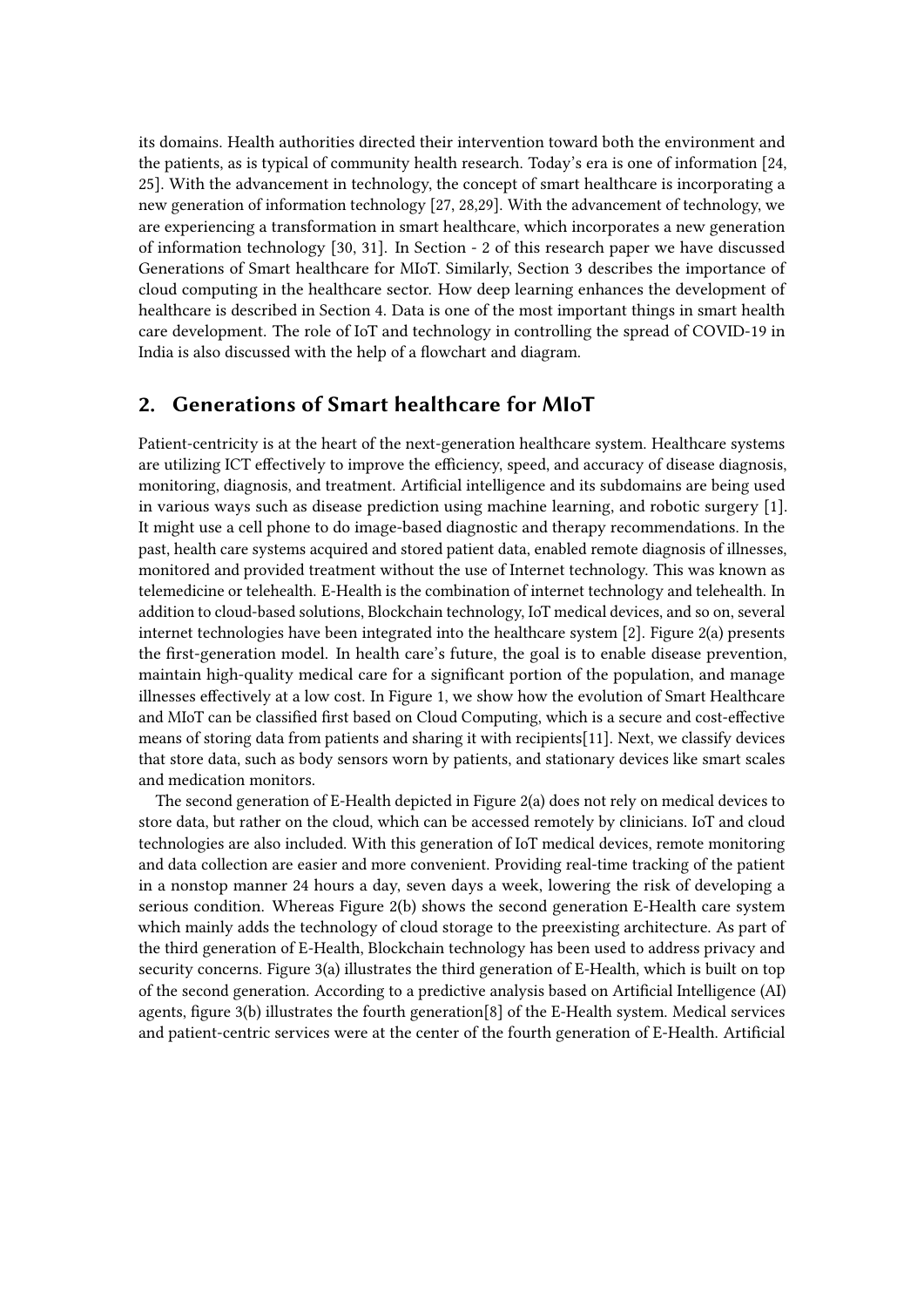

**Figure 1:** Classification of Smart healthcare and MIoT



**Figure 2:** (a) The first-generation E-Health care system, (b) The second-generation E-Health care system.

intelligence agents are software entities that can be run on a cloud service to enable continuous health monitoring.

# **3. Need of Cloud in Healthcare**

To adequately address the necessities of business and patients, well-informed services, experts are turning towards distributed computing for every one of its advantages. Distributed computing, with its on-request accessibility, web-based administrations, and high-information accessibility, has changed the whole medical services area and changed it into HealthTech [3, 4].

• Coordinated effort: In spreading information, collaboration is essential. With distributed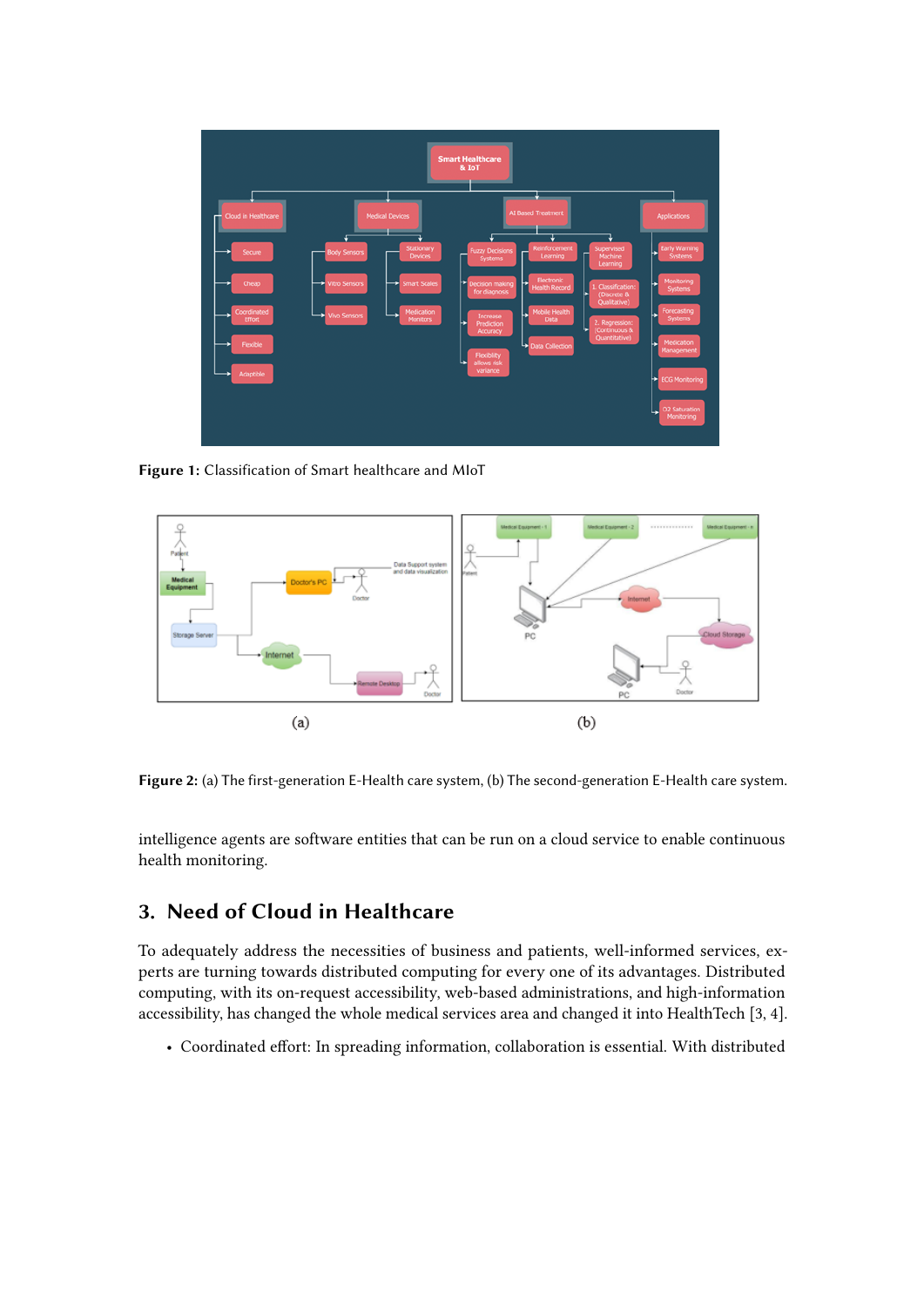

**Figure 3:** (a) The third-generation E-Health care system, (b) The fourth-generation E-Health care system

computing, the process has become more straightforward and less complex.

- Security: Health-care information should be kept private. This space's richness of knowledge makes it a meeting place.
- Cost: The cloud can store a considerable amount of data at a very cheap cost.
- Adaptability and Flexibility: Healthcare, as an industry, operates in a particular setting.

# **4. Role of Smart Healthcare and IoT in COVID-19 treatment in India: Data Analysis**

A Smart Healthcare Initiative launched by the Government of India is Aarogya Setu[5] which facilitates digital storage of registered user's personal health information and the places they visit. This technology has helped in contact tracing and minimizing the transmission of COVID-19. Another Smart Healthcare Initiative launched by the Government is the CoWin portal [6], which allows users to register for COVID vaccination online from the comfort of their homes. It has allowed people to get the COVID-19 vaccine without any hassle and also has made it possible for India to successfully cross 1 billion doses [7]. After that, we examine the vaccination trends in India and analyze how government initiatives and the digital revolution have increased vaccination rates and helped control the spread of COVID-19.

Figure 4 shows the weekly vaccination trend in India. From this graph, we can see that with the launch of Smart Healthcare Initiatives, the number of vaccinations has risen with the increase in awareness.

Figure 5 (a) shows the age-wise vaccination trend. As the 18-44 age group is the more techsavvy one, COVID-19's awareness has increased due to the Smart Healthcare Initiatives by the means of information through digital media. Figure 5 (b) shows the trend of vaccination in urban and rural areas of India. The Digital Revolution has enabled the rural areas of India to enjoy the benefits of the digital world and the graph shows that the Smart Healthcare Initiatives have increased awareness about COVID-19 in rural areas as well[18, 26]. Intelligent monitoring of infected cases allowed rapid intervention in emergency cases and in limiting the spread of the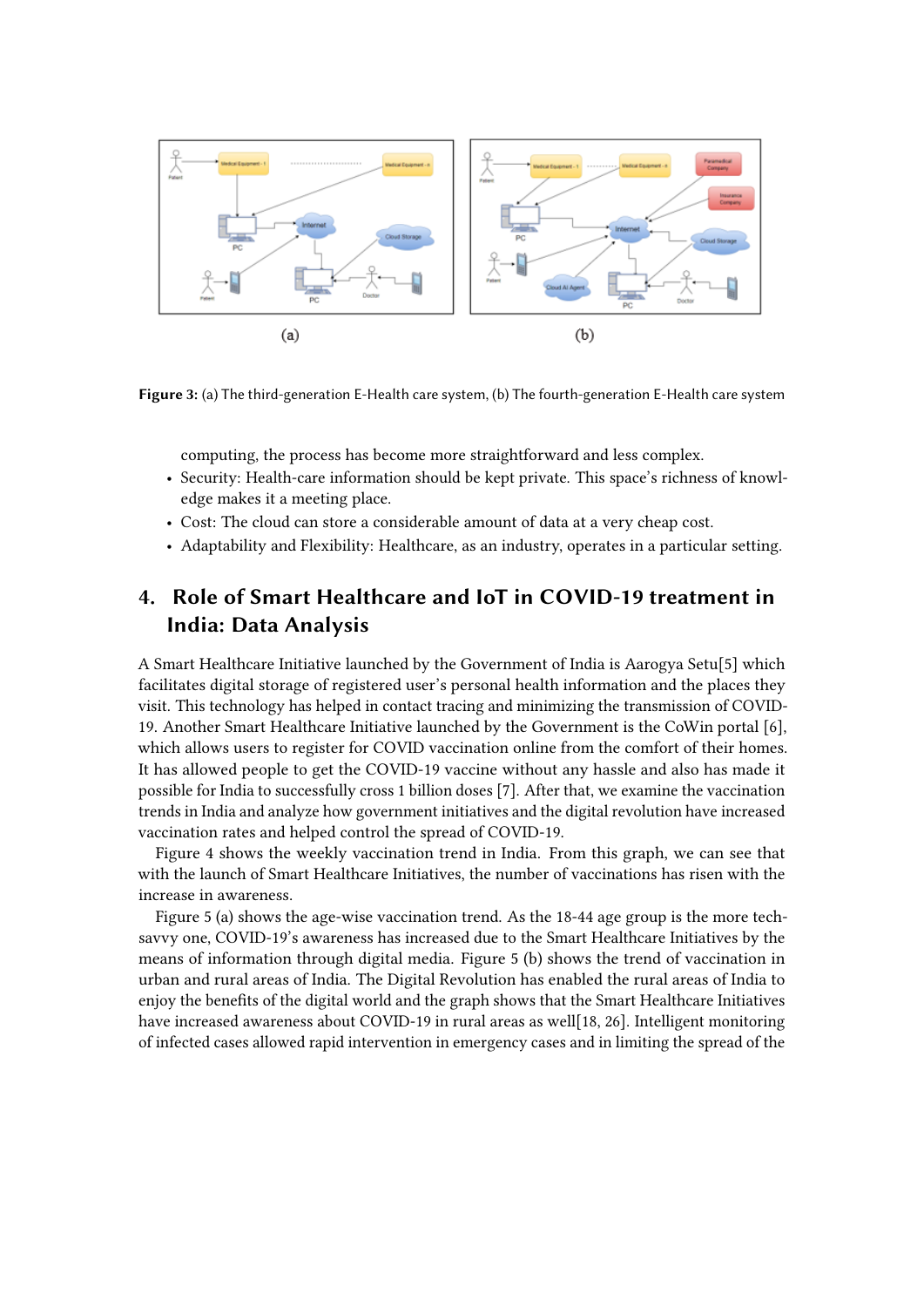

**Figure 4:** Vaccination Trend in India



**Figure 5:** (a) Age-wise Vaccination Trend in India (b) Vaccination Trend in Rural and Urban Areas in India.

virus. Analyzing data gathered from the IoT medical devices by using AI and Machine Learning models have helped to predict the future situation of the virus and has helped to design a better environment to fight it[32].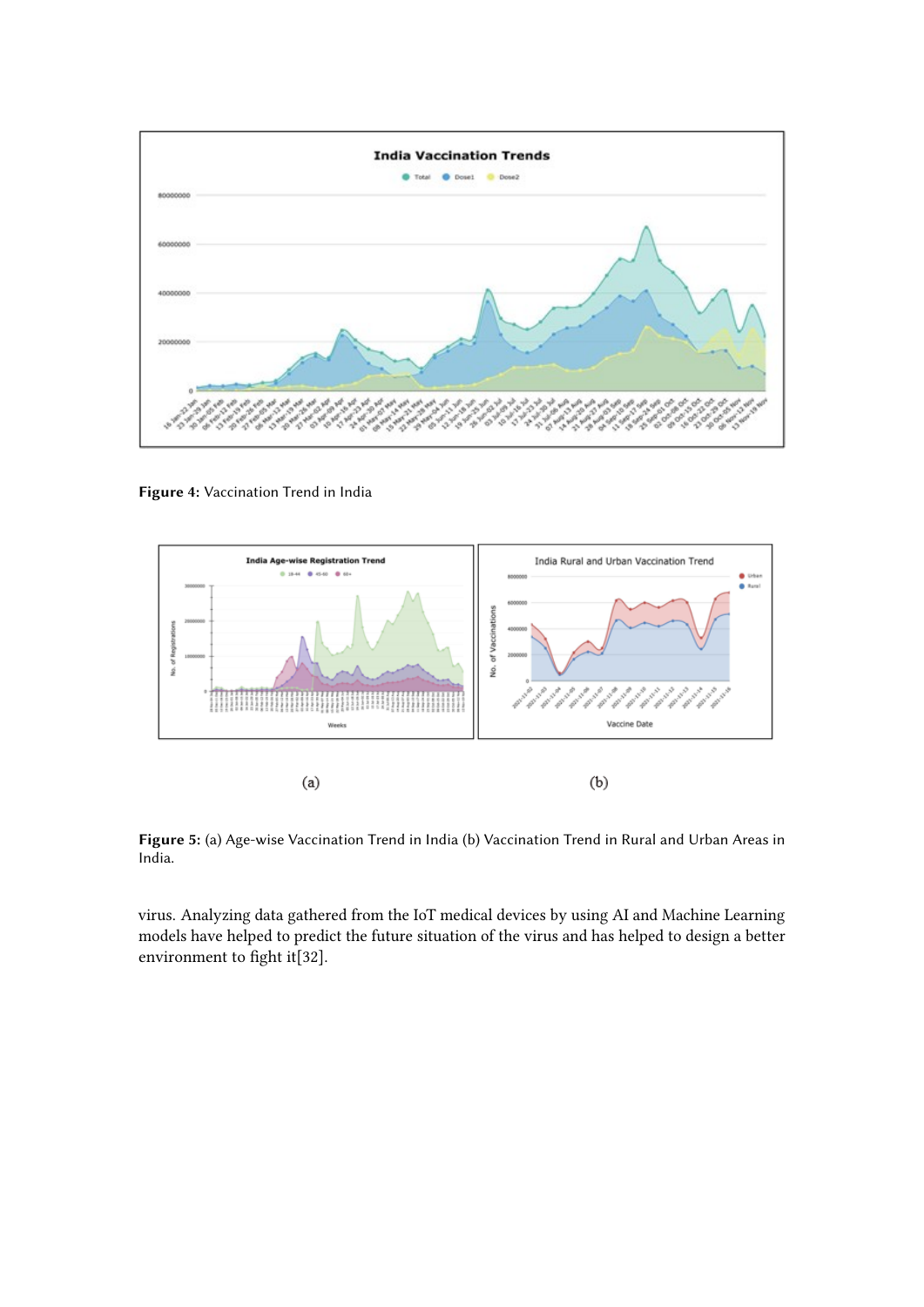### **5. Conclusion**

A smart healthcare field is vast and can afford better health management for individual users. Besides analyzing the latest innovations in smart healthcare and MIoT, the study also discusses how deep learning and data analysis prove their importance in this developing field. The interventions in community health research are often aimed at the local community, as well as the children and their families. It is often the case that community health research is conducted using vertically partitioned datasets, which may perpetuate ethical concerns due to the selection of contributors. The data-centric workflow modeling approach shows promise for dealing with such complexity in community health research. By advancing smart healthcare, we can eliminate the status quo of medical resource inequality, promote the process of medical reform, and lower the social medical costs as well. A major concern for the development of smart healthcare and MIoT is cyber threats and data security. This is an appropriate approach for modeling complex analyses of data in community health research. IoT medical devices enable real-time and remote monitoring of COVID patients. IoT applications also help in contact tracing to find potential carriers of the COVID virus and help prevent further transmission. Government initiatives like the CoWin portal have helped people to register for vaccinations at the comfort of their homes and enabled India to cross 1 Billion vaccination doses.

### **References**

- [1] J. Karamacoski, L. Gavrilovska, Framework for next generation of digital healthcare systems, in International Conference on Future Access Enablers of Ubiquitous and Intelligent Infrastructures, (Springer, Cham, 2019), pp. 12–24
- [2] C. Chakraborty, B. Gupta, S.K. Ghosh, A review on telemedicine-based WBAN framework for patient monitoring. Int J. Telemed. E-Health, Mary Ann Liebert, Inc. 19(8), 619–626 (2013. ISSN: 1530-5627). https://doi.org/10.1089/tmj.2012.0215.
- [3] M. Chen, Y. Ma, Y. Li, D. Wu, Y. Zhang, C.-H. Youn, Wearable 2.0: Enabling human-cloud integration in next-generation healthcare systems. IEEE Commun. Mag. 55(1), 54–61 (2017).
- [4] SK Singh, K Kaur, A Aggarwal, D Verma, "Achieving High-Performance Distributed System: Using Grid Cluster and Cloud Computing", Int. Journal of Engineering Research and Applications (IJERA), 5(2), pp 59-67, 2015.
- [5] Aarogya Setu 2021, National Informatics Center, Government of India, accessed 11 November 2021, <https://www.aarogyasetu.gov.in/>
- [6] Co-WIN Portal 2021, Government of India, accessed 11 November 2021, <https://www.cowin.gov.in/>.
- [7] Aggarwal, K., Singh, S. K., Chopra, M., Kumar, S. (2022). Role of Social Media in the COVID-19 Pandemic: A Literature Review. In B. Gupta, D. Peraković, A. Abd El-Latif, D. Gupta (Ed.), Data Mining Approaches for Big Data and Sentiment Analysis in Social Media (pp. 91-115). IGI Global. http://doi:10.4018/978-1-7998-8413-2.ch004.
- [8] Sunil Sharma, Sunil Singh, and Subhash Panja, "Human Factors of Vehicle Automation", in Autonomous Driving and Advanced Driver-Assistance Systems (ADAS), Taylor Francis Group (CRC Press), Chapter 15, 2021.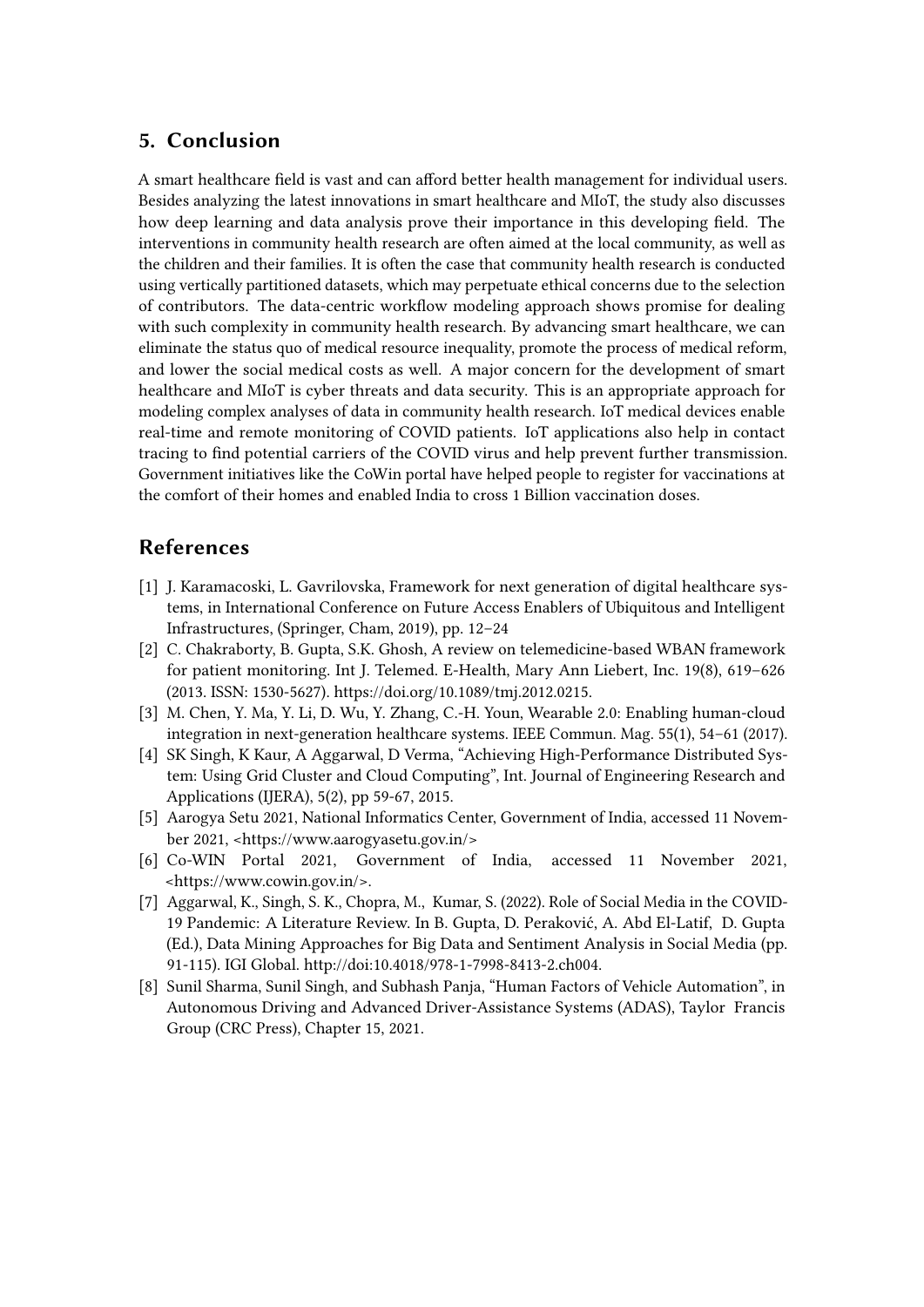- [9] Sunil Kr. Singh, R. K. Singh, M.P.S. Bhatia, SP Singh, "CAD for Delay optimization of Symmetrical FPGA Architecture through Hybrid LUTs/PLAs", ACIT, Vol. 178, Page 581-591, Springer, 2012
- [10] S. K. Singh, R. K. Singh and M. Bhatia, "Design flow of reconfigurable embedded system architecture using LUTs/PLAs," 2012 2nd IEEE International Conference on Parallel, Distributed and Grid Computing, 2012, pp. 385-390, doi: 10.1109/PDGC.2012.6449851
- [11] Sudhakar Kumar, Sunil Kr Singh, Naveen Aggarwal, Kriti Aggarwal, "Evaluation of automatic parallelization algorithms to minimize speculative parallelism overheads: An experiment", pp 1517-1528, 2021 Journal of Discrete Mathematical Sciences and Cryptography, Volume 24, Issue 5 , Taylor Francis, (2021)
- [12] R Madan, SK Singh, N Jain, Signal filtering using discrete wavelet transform,International journal of recent trends in engineering 2 (3), 96, 2009
- [13] SK Singh, RK Singh, MPS Bhatia, "Performance evaluation of hybrid reconfigurable computing architecture over symmetrical FPGAs" , International Journal of Embedded Systems and Applications 2 (3), 107-116, 2012 .
- [14] SK Singh, RK Singh, MPS Bhatia, "System level architectural synthesis compilation technique in reconfigurable computing system", International Conference on Embedded Systems and Applications (ESA10) WORK COMP-2010, pp 109-115, July 12-15, 2010.
- [15] Sunil Kr. Singh, Ajay Kumar, Siddharth Gupta, Ratnakar Madan, "Architectural Performance of WiMAX over WiFi with Reliable QoS over Wireless Communication" in International Journal Advanced Networking and Applications (IJANA) [EISSN: 0975-0282], Page 1016-1023, Vol. 03, Issue 01, July 2011.
- [16] SK Singh, K Kaur, A Aggarwal, "Emerging Trends and Limitations in Technology and System of Ubiquitous Computing", International Journal of Advanced Research in Computer Science (IJARCS), 5 (7), pp 174-178, 2014.
- [17] Chopra, M., Singh, S. K., Aggarwal, K., Gupta, A. (2022). Predicting Catastrophic Events Using Machine Learning Models for Natural Language Processing. In B. Gupta, D. Peraković, A. Abd El-Latif, D. Gupta (Ed.), Data Mining Approaches for Big Data and Sentiment Analysis in Social Media (pp. 223-243). IGI Global. http://doi:10.4018/978-1-7998-8413-2.ch010.
- [18] CoWin Vaccination Statistics dataset, accessed 11 November 2021. URL: https://dashboard.cowin.gov.in/
- [19] Gou, Z., Yamaguchi, S., Gupta, B. B. (2017). Analysis of various security issues and challenges in cloud computing environment: a survey. In Identity Theft: Breakthroughs in Research and Practice (pp. 221-247). IGI global.
- [20] Al-Ayyoub, M., Al-Mnayyis, N., Alsmirat, M. A., Alawneh, K., Jararweh, Y., Gupta, B. B. (2018). SIFT based ROI extraction for lumbar disk herniation CAD system from MRI axial scans. Journal of Ambient Intelligence and Humanized Computing, 1-9.
- [21] Al-Ayyoub, M., AlZu'bi, S., Jararweh, Y., Shehab, M. A., Gupta, B. B. (2018). Accelerating 3D medical volume segmentation using GPUs. Multimedia Tools and Applications, 77(4), 4939-4958
- [22] AlZu'bi, S., Shehab, M., Al-Ayyoub, M., Jararweh, Y., Gupta, B. (2020). Parallel implementation for 3d medical volume fuzzy segmentation. Pattern Recognition Letters, 130, 312-318.
- [23] Amrita (2021), Game Theory for Cyber Security during COVID-19 Pandemic: A Holistic